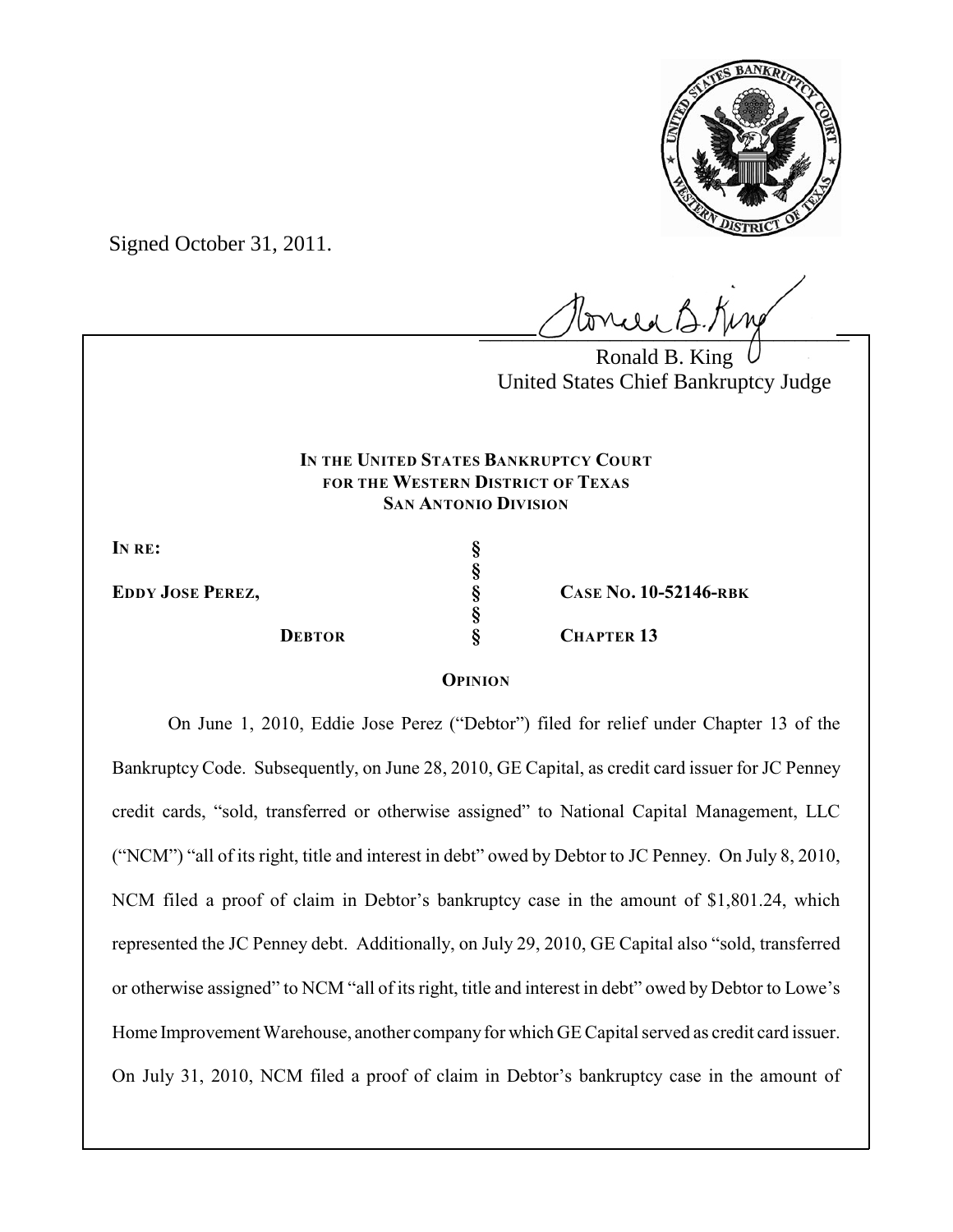\$5,043.24, which represented the Lowe's debt. On each proof of claim, NCM stated that notices should be sent to "National Capital Management, LLC" and included an address, but did not specifically name an officer to whose attention notices should be addressed.

On March 1, 2011, Debtor filed Debtor's Objection to Claim of National Capital Management, LLC, POC No. 7-1, and Debtor's Objection to Claim of National Capital Management, LLC, POC No. 10-1 (collectively, "Objections"). The generic basis for the Objections was that NCM failed to "demonstrate that Debtor is contractually or legally liable" for the amounts listed on each proof of claim. Each of the Objections contained 21 day negative notice language, stating that no hearing would be set unless the claimant filed a response within 21 days. NCM asserts that it did not file a response to the Objections because it was not properly served. On April 11, 2011, this Court entered default orders sustaining Debtor's Objections and disallowing NCM's claims. NCM now brings its Motions to Reconsider the Orders Disallowing its Proof of Claim Number 7 and Proof of Claim Number 10.

## *Whether the Objections were Properly Served*.

In a bankruptcy case, once a claim is filed, the claim "is deemed allowed, unless a party in interest . . . objects." 11 U.S.C. § 502(a). If a claim is disallowed, it may subsequently be reconsidered for cause, according to the equities of the case. 11 U.S.C. § 502(j); FED.R.BANKR. P. 3008. Reconsideration under section 502(j) is a two-step process "that requires the court to first find the existence of 'cause' and then to determine 'whether the equities of the case dictate allowance or disallowance of the claim.'" *In re Cagle*, 2008 WL 7874772, \*2 (Bankr. N.D. Ga. June 2, 2008)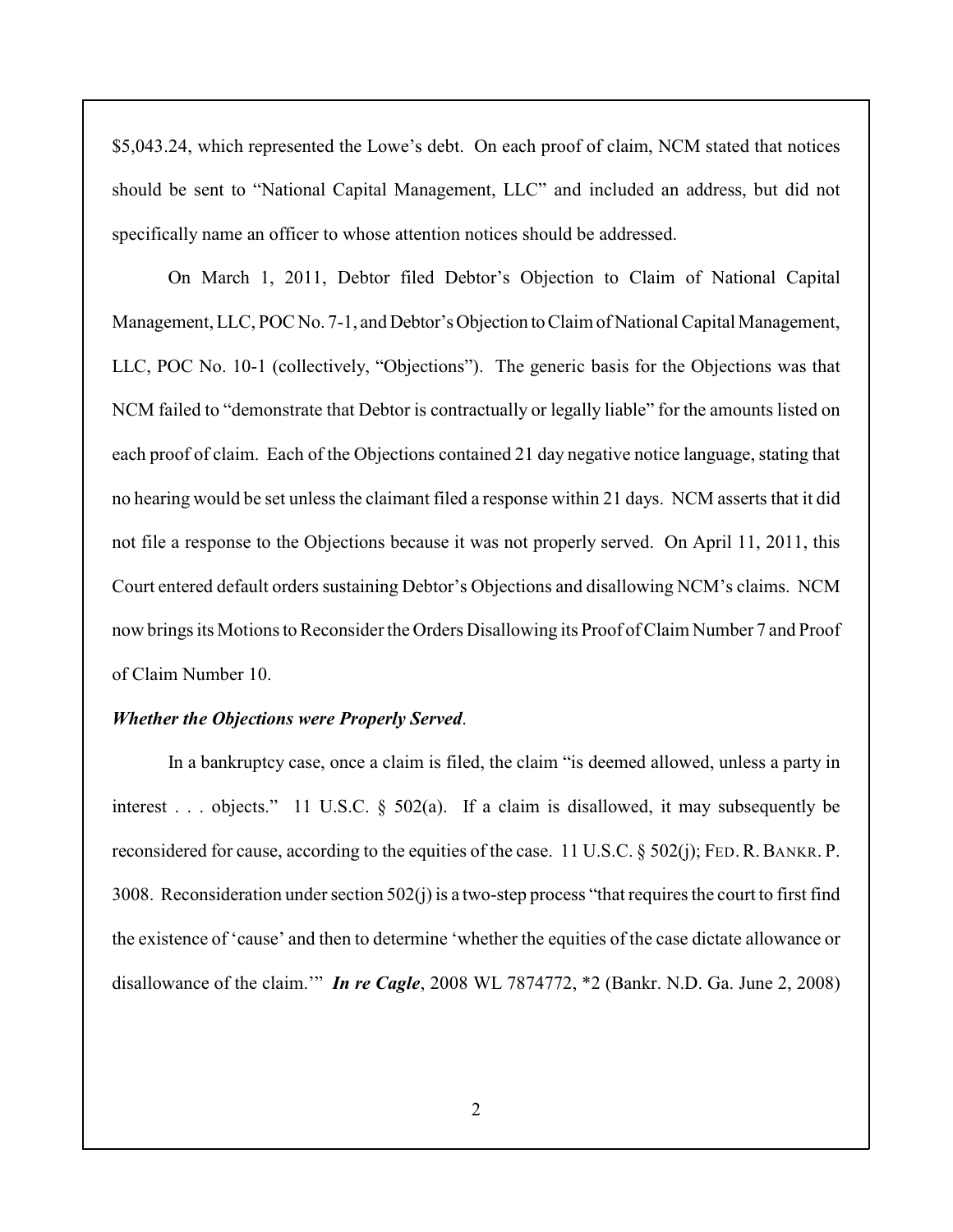(*quoting In re Durham*, 329 B.R. 899, 903 (Bankr. M.D. Ga. 2005)); *see In re Colley*, 814 F.2d 1008, 1010 (5th Cir. 1987) (Rule 60 standards apply).

NCM argues that cause exists to reconsider its claims because the Objections to NCM's claims were not properly served. Bankruptcy Rule 3007(a) addresses objections to claims and provides that "[a]n objection to the allowance of a claim shall be in writing and filed. A copy of the objection with notice of the hearing thereon shall be mailed or otherwise delivered to the claimant, the debtor or debtor in possession, and the trustee at least 30 days prior to the hearing." FED. R. BANKR. P. 3007(a). Further, NCM argues that an objection to claim is a contested matter and is thus subject to Bankruptcy Rule 9014. Rule 9014 requires that motions in a contested matter "be served in the manner provided for service of a summons and complaint by Rule 7004." FED. R. BANKR. P. 9014(b). Therefore, under NCM's analysis, Rules 3007, 7004, and 9014 must be read together. Rule 7004 mandates that a corporate defendant be served by "mailing a copy of the summons and complaint to the attention of an officer, a managing or general agent, or to any other agent authorized by appointment or by law to receive service of process and, if the agent is one authorized by statute to receive service and the statute so requires, by also mailing a copy to the defendant." FED. R. BANKR. P. 7004 (b)(3).

There is a split of authority regarding whether service of an objection to a claim must be made in accordance with Bankruptcy Rules 7004 and 9014. In *In re Rushton*, 285 B.R. 76, 81 (Bankr. S.D. Ga. 2002), a Georgia bankruptcy court determined that because service of an objection to a creditor's claim was not mailed in accordance with Rule 7004(b)(3), service was not proper, and sufficient cause existed to reconsider the order sustaining the objection. In *Rushton*, the debtors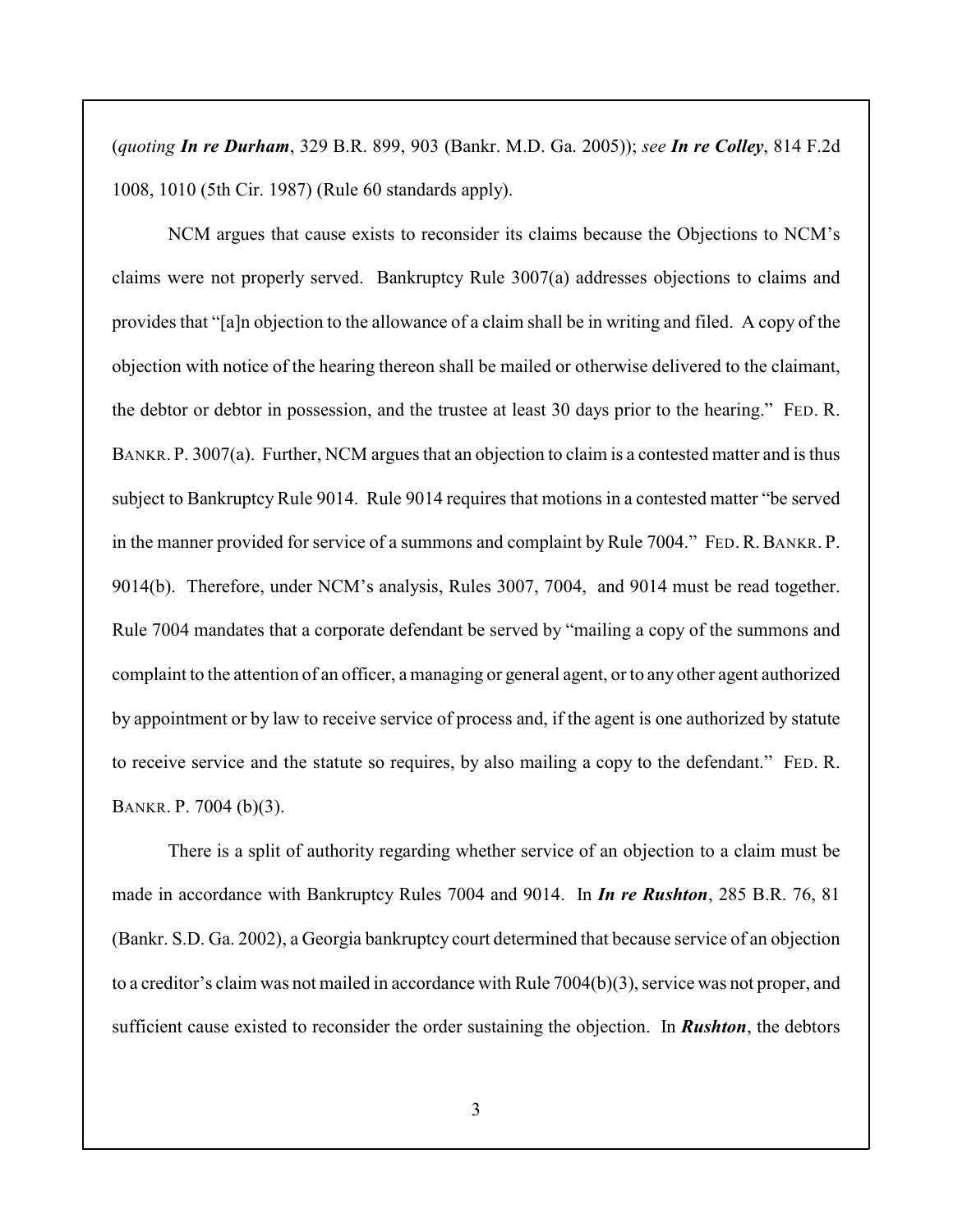objected to a claim filed by Conseco and served the objection at the address Conseco listed in its proof of claim. Conseco failed to respond to the objection, and the court entered an order disallowing its claim. Conseco then moved for reconsideration of the order disallowing its claim, which the court granted because it found service of the objection was not made in accordance with Rule 7004(b)(3). The court determined that "an objection to claim is a contested matter subject to Bankruptcy Rule 9014, which requires motions to be served in accordance with Bankruptcy Rule 7004." *Id*. at 80 (footnote omitted). Because Rule 7004 requires service of a contested matter to a corporation be sent to the attention of an officer or agent, the debtor incorrectly served Conseco when it "failed to address the objection to an officer or agent." *Id*. at 81.

The bankruptcy court for the Western District of Wisconsin also found cause to reconsider its order disallowing a creditor's claim where the debtor failed to serve its objection in accordance with Rule 7004. *In re Sunde*, 2007 WL 3275128, \*2-3 (Bankr. W.D. Wis. Oct. 2, 2007). The court reasoned that the filing of the claim objection initiated a contested matter, and thus Rule 9014 applied to require service in accordance with Rule 7004. Further, the court noted the distinction between "notice" and "service," adopting the view that *service* must be perfected in accordance with Rule 7004(b)(3), even if *notice* has been provided in the manner specified in Rule 3007, because compliance with Rule 7004(b)(3) is required in order for the court to acquire personal jurisdiction over the creditor. *Id*. *See also In re Boykin*, 246 B.R. 825, 828 (Bankr. E.D. Va. 2000); *cf. In re Lomas Financial Corp*., 212 B.R. 46, 52-53 (Bankr. Del. 1997) (service on attorney); *United States v. Oxylance Corp*., 115 B.R. 380, 381 (N.D. Ga. 1990) (service on IRS).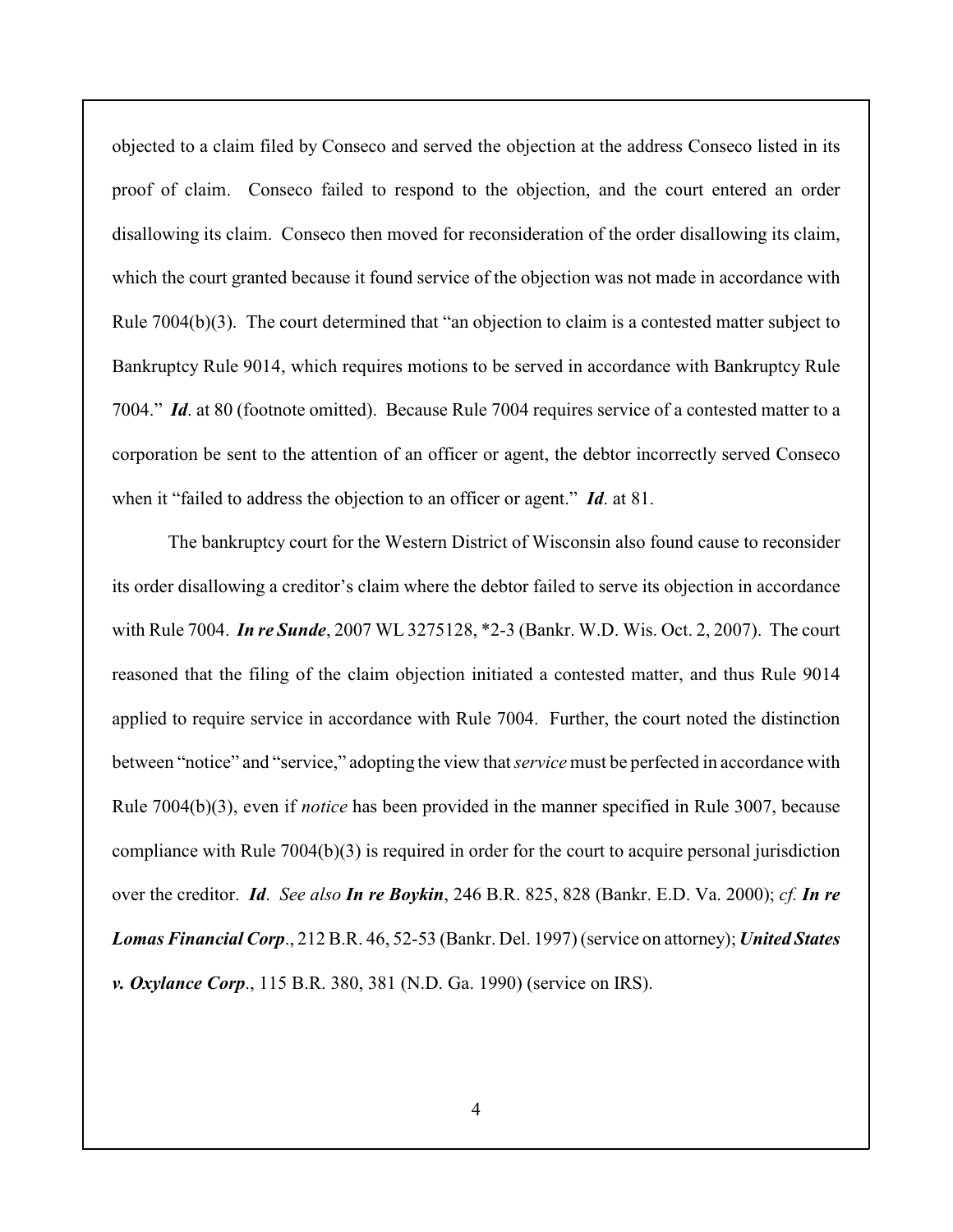Other courts have followed different reasoning to find that service of a claim objection does not need to be in accordance with Rule 7004. For example, the bankruptcy court for the Southern District of Texas determined that the "better analysis" for service of an objection to a creditor's claim "leads to the conclusion that mailing as required by Rule 3007 constitutes sufficient and proper service, and that service under Rule 7004 is not required." *In re Anderson*, 330 B.R. 180, 186 (S.D. Tex. 2005). The court noted that "Rule 9014(a) states that 'in a contested matter in a case under the Code *not otherwise governed by these rules*, relief shall be requested by motion . . . '" and that because an objection to a claim is "a contested matter not commenced by a motion and that is otherwise governed byRule 3007," Rule 7004 does not control. *Id*. (emphasis in original). Because Rule 3007 "is the specific rule concerning objections to claims," the court concluded that "it controls service of such an objection rather than the more general Rule 9014(b)," and once a creditor has submitted itself to the bankruptcy court's jurisdiction by filing a claim, "due process is satisfied by mailing the objection and notice to the name and address specified on the proof of claim." *Id*. (*quoting In re Hawthorne*, 326 B.R. 1, 5 (Bankr. D.C. 2005)). Thus, because the debtor mailed the notice to the address that the creditor itself provided on its proof of claim, notice was proper. *Id*.

The bankruptcy court for the Northern District of Georgia also found that a debtor's service of its objection to a creditor's claim was proper where the debtor mailed the objection to the address the creditor listed on its claim form, to the attention of the creditor's attorney. *In re Cagle*, 2008 WL 7874772, \*4 (Bankr. N.D. Ga. June 2, 2008). The court reasoned that because filing a proof of claim is "analogous to the filing of a complaint," in which a creditor voluntarily submits itself to the jurisdiction of the court, "there is no need to be concerned that the failure to perfect service of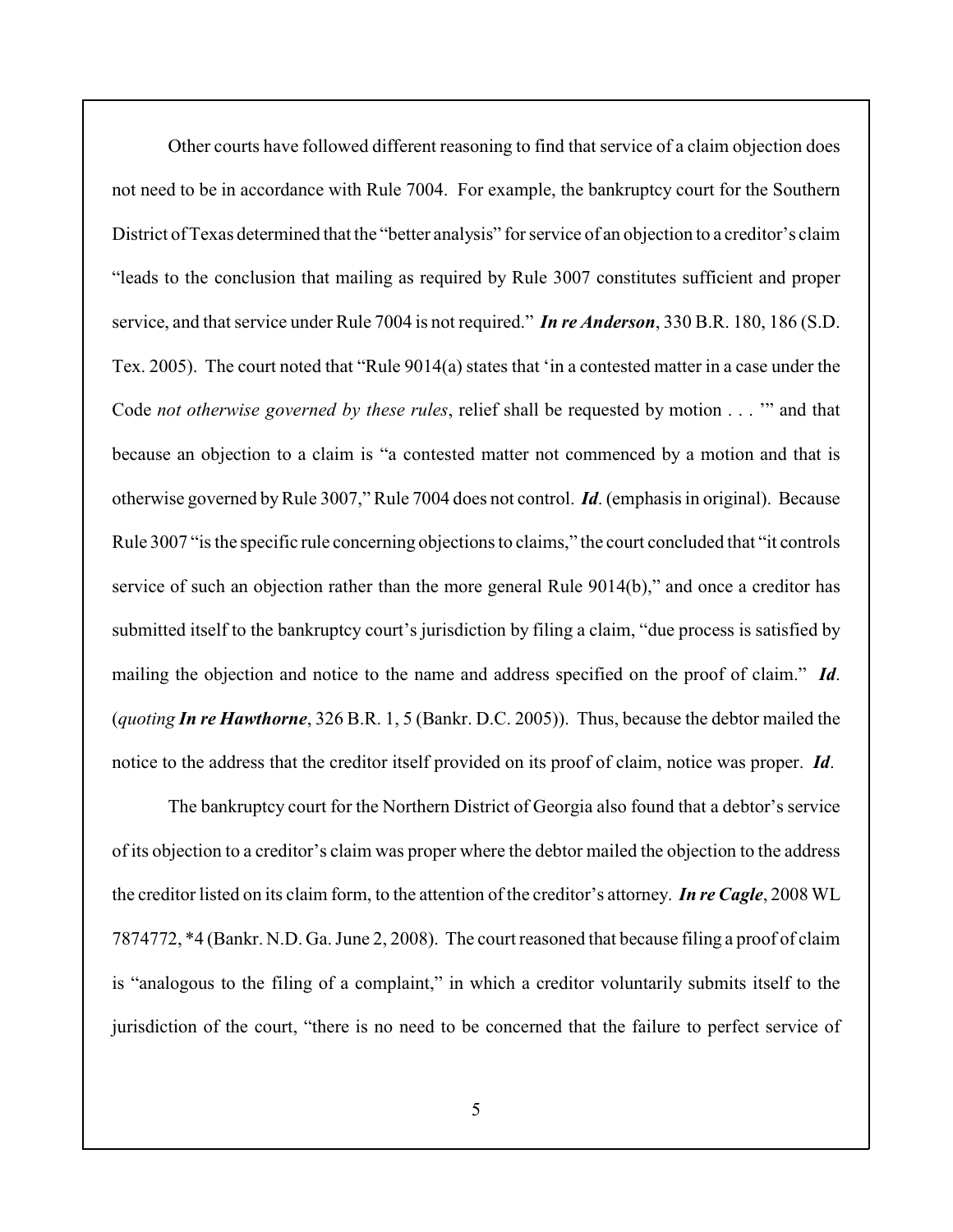process in accordance with Rule 7004(b)(3) has left the court without personal jurisdiction over the creditor for the purposes of resolving the creditor's claim." *Id*. at \*4. The court also noted, as in *Anderson*, that Rule 9014 does not apply to claim objections because "[a] claim objection is otherwise governed by Rule 3007 and is also not relief requested by motion." *Id*.

In this case, Debtor served its objections to NCM's claims to the address NCM listed on its claims forms, "without any attempt to list a particular person, officer, or agent" in accordance with Rule 7004(b). Rule 9014 clearly applies to *all* contested matters, including claims objections. *In re Simmons*, 765 F.2d 547, 552 (5th Cir. 1985); 9 & 10 COLLIER ON BANKRUPTCY ¶¶ 3007.01[1]  $& 9014.01$  (16th ed. 2011). It is undisputed that Debtor served NCM at the address listed on its claims forms, but did not direct the notices to a specific officer or agent. This Court's local rules govern procedures for objections to claims filed with negative notice:

> Objections to claims are contested matters and may be made on negative notice as set forth in L. Rule 9014. If negative notice is not used or if a timely response to the objection is filed, a hearing on the objection will be set in accordance with FRBP 3007.

BANKR. L.R. 3007 (W.D. Tex.). Rule 3007 requires "notice of the hearing . . . at least 30 days prior to the hearing." FED. R. BANKR. P. 3007(a). Here, there was *never* a hearing set or notice of a hearing. This Court holds that Rules 3007, 7004, and 9014 act in tandem to govern *service* of claims objections. Debtor failed to properly serve NCM because Rule 7004 requires that service of a contested matter on a corporation be sent to the attention of an officer or agent. FED. R. BANKR. P. 7004(b)(3); *Sunde* at \*2-3; *Rushton* at 81; *Boykin* at 828.